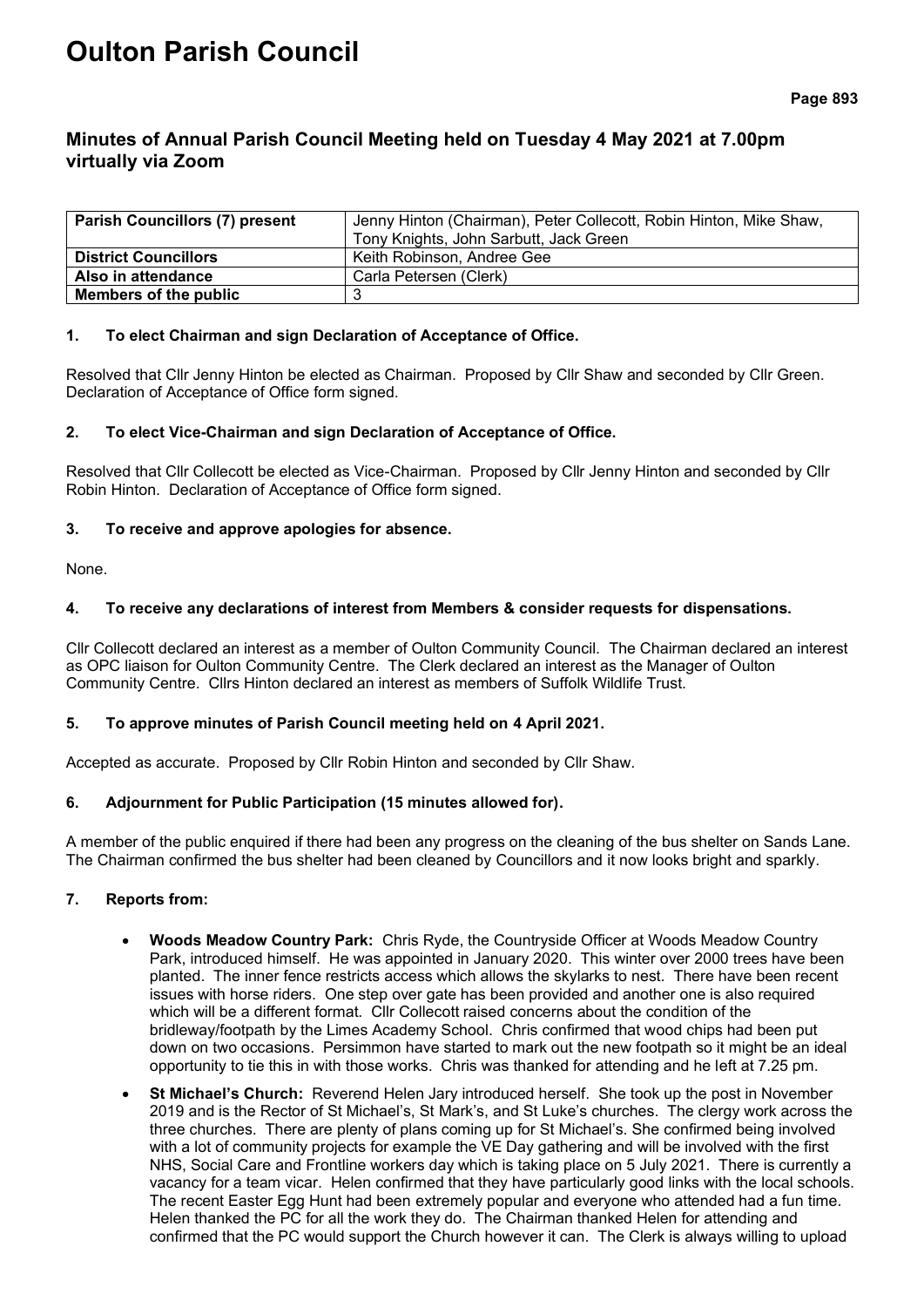details about activities on the parish website. A request had been received last month for a Councillor to be appointed as a representative Councillor to the Board of Trustees on Oulton Poors Trust.District Cllr Keith Robinson confirmed he would be most pleased to attend any Oulton Poors Trust meetings as a non-OPC Councillor. It was confirmed that their next meeting is on 9 June 2021 at 3.00 pm and will be a face-to-face meeting at St Michael's church. Cllr Collecott invited Helen to the next PC meeting and is more than welcome to attend the guided tour of Oulton Community Centre at 6.30 pm.

- **Parish Clerk:** Circulated to Councillors before the meeting. Accepted as accurate. Proposed by Cllr Robin Hinton and seconded by Cllr Shaw.
- **District Councillor Keith Robinson:** Reported on the difficulties of holding meetings after 7 May 2021 due to the legislation for holding virtual meetings expiring and meetings must be held face-toface. ESC is looking into giving delegated responsibility to an officer. The next ESC Full Council meeting is in July.
- **District Councillor Edward Back:** None.
- **District Councillor Andree Gee:** Reported that due to renewing a length of footpath there will be road works on Higher Drive on 10 May 2021 until works are completed. There could be traffic jams.
- **Neighbourhood Plan Working Group:** The Chairman reported meeting outside someone from ESC about the agreed assets that need to be installed in Oulton. Three benches have been signed off and licences have been given. It has been confirmed that the land by the telephone box in Camps Heath is the responsibility of SCC. Planning permission is needed for the three noticeboards. Clerk to action. A quote had been requested for the toddler swing at Brendon Close and it had come through as £3500 which includes supply and fit. There is currently a grant application that can be applied for as this project would meet the criteria. It was confirmed the Clerk should submit an application for half of the cost with OPC price matching the same amount using Community Infrastructure Levy funds. Clerk to action.
- **Oulton Community Centre:** Cllr Collecott reported that Carla had been busy arranging for the return of groups to the Centre and thanked her for setting up the new website and booking calendar which can be found at<https://hallbookingonline.com/oulton> . Still working on the finances for the roof and hopefully with the help of the grants from County/District Councillors a contractor can be appointed soon. It was confirmed that the re-roofing is a considerable amount of money. The Chairman reported that Oulton Community Centre is the hub of the community and the PC. The PC has previously donated towards the cost of re-roofing OCC. Subject to Full Council agreement at the next meeting it was suggested that OPC could help with the re-roofing costs by increasing the precept next year. Cllr Collecott thanked the PC for their very generous offer.

# **8. Highways:**

# • **To receive a report on outstanding highways issues**

Cllr Robin Hinton reported that more locations are required for siting the Speed Indicator Devices. Cllr Robin Hinton and Cllr Knights will complete the application form to apply for more agreed locations for the SIDs. The PC has just taken delivery of SID number 2 and this is currently sited in Oulton Street. Thanks were given to the County and District Councillors for their kind help with funding the new SID.

# • **To receive Speed Indicator Device (SID) results**

A slideshow showing the most recent SID results had been prepared by Cllr Knights and was presented by Cllr Robin Hinton. The results clearly show the need for a speed camera on Sands Lane and Oulton Street. PC Amy Yeldham has already confirmed that when physical meetings can be held, she will attend a Parish Council meeting at Oulton Community Centre. The Chairman thanked the Councillors for downloading the data which will be most useful to the Police and Suffolk County Council.

District Cllrs Keith Robinson and Andree Gee left at 8.07 pm.

#### **9. Planning**

• **To receive new planning applications and make comment**

**DC/21/1423/FUL** 56 Dunston Drive, Oulton, NR32 3BZ. Details of the planning application had been circulated to Councillors before the meeting. It was unanimously agreed that there were no objections to the application.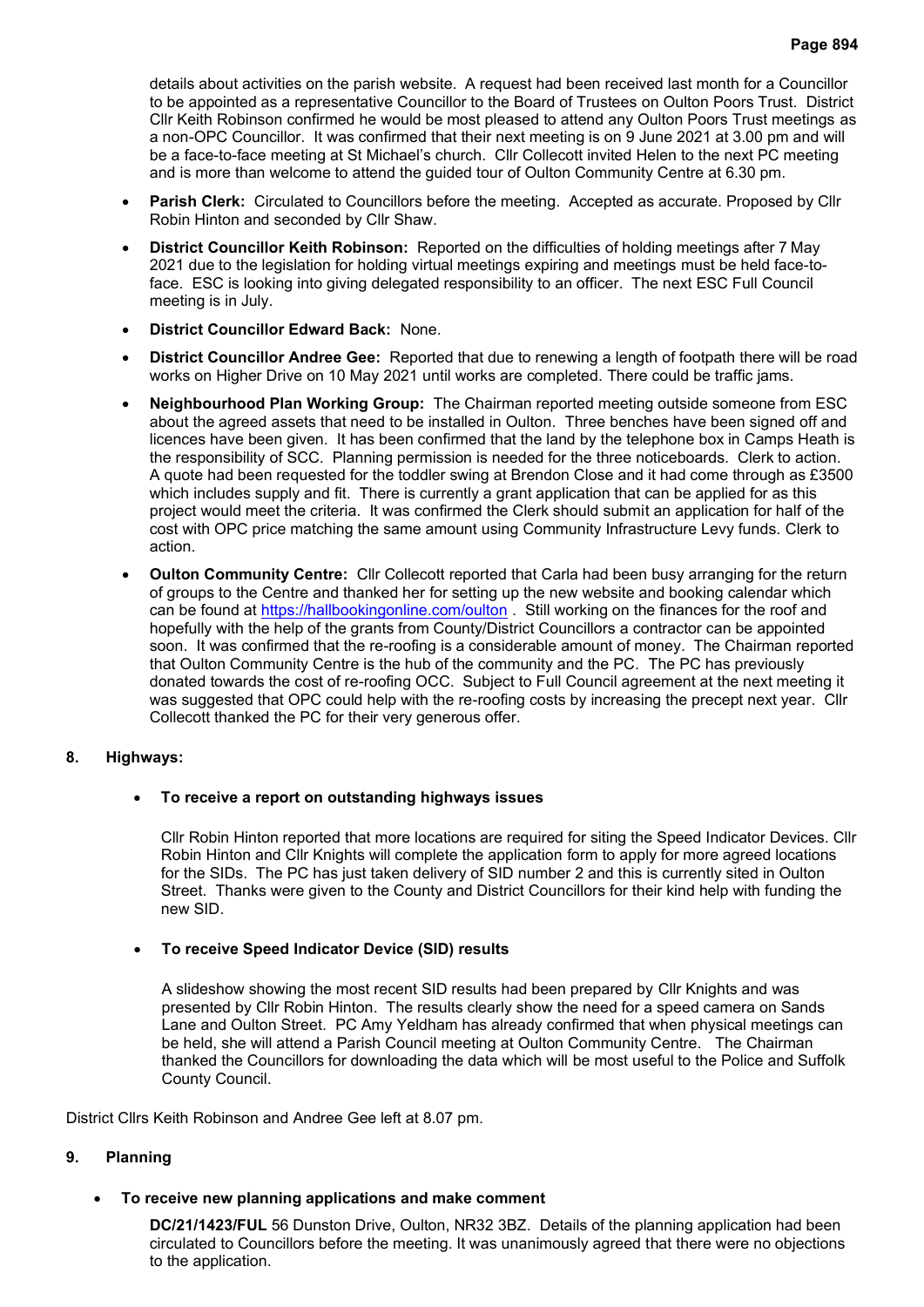**DC/21/1247/FUL** Meadow Road, Oulton, NR32 3AZ. Details of the planning application had been circulated to Councillors before the meeting. It was unanimously agreed that there were no objections to the application.

**DC/21/1522/FUL** 23 Cambrian Crescent, Oulton, NR32 3HW. Details of the planning application had been circulated to Councillors before the meeting. It was unanimously agreed that there were no objections to the application.

The Notice of Public Path Order diversion of Oulton footpaths number 7 (part) and 8 (part) have been displayed in the parish noticeboards and on the parish website. It was noted that Babergh and Mid Suffolk District Council had taken on this work.

East Suffolk Council very recently approached OPC to arrange a pre-meeting to discuss WLP2.15 – Land between Hall Lane and Union Lane. The meeting will be held virtually. It was confirmed that all Councillors and the Clerk should be given the opportunity to attend. Clerk to action.

#### • **To receive results and updates on outstanding applications**

None.

Cllr Knights left at 8.20 pm.

#### **10. Finance:**

- **To receive the income and expenditure figures as at 30 April 2021 –** It was noted.
- **To note the bank balance as at 30 April 2021 – £60790.68**

# • **To note receipts**:-

East Suffolk Council. Community Infrastructure Levy. £1298.45 HMRC. VAT reclaim 2020/21. £1799.49

East Suffolk Council. Precept first half. £12826.70

• **To consider any grant applications –** None

# • **To approve payments.**

Proposed by Cllr Robin Hinton and seconded by Cllr Green.

| Payee                           | Value   | <b>Description</b>                         |
|---------------------------------|---------|--------------------------------------------|
| <b>HMRC</b>                     | £34.95  | l Income Tax & NIC                         |
| Mrs C Petersen                  | £875.34 | Salary, administrative expenses            |
| <b>NEST Pensions</b>            |         | £22.12   Employer & employee contributions |
| <b>Business Services at CAS</b> |         | £10.34   Extra insurance cover             |
| Unity Trust Bank                | £18.00  | <b>Bank charges</b>                        |
| <b>Total</b>                    | £960.75 |                                            |

#### **11. To consider the Internal Audit Report prepared by the Internal Auditor. Agree upon any course of action.**

The Clerk was thanked for preparing the end of year accounts. The Internal Audit Report, prepared by Catherine Moore, had been circulated to Councillors before the meeting. The Clerk will carry out the recommendations for the BACS Risk Assessment and the General Reserves Policy. The Clerk will review VAT claims made for EU VAT after 1 January 2021. The Clerk will report in the future the precept, together with the percentage increase and Band D value at the meeting where it is agreed. A copy of the Internal Audit Report is available on the PC website.

# **12. To note the Annual Internal Audit Report 2020/21.**

The Annual Internal Audit Report had been circulated to Councillors prior to the meeting. It was noted.